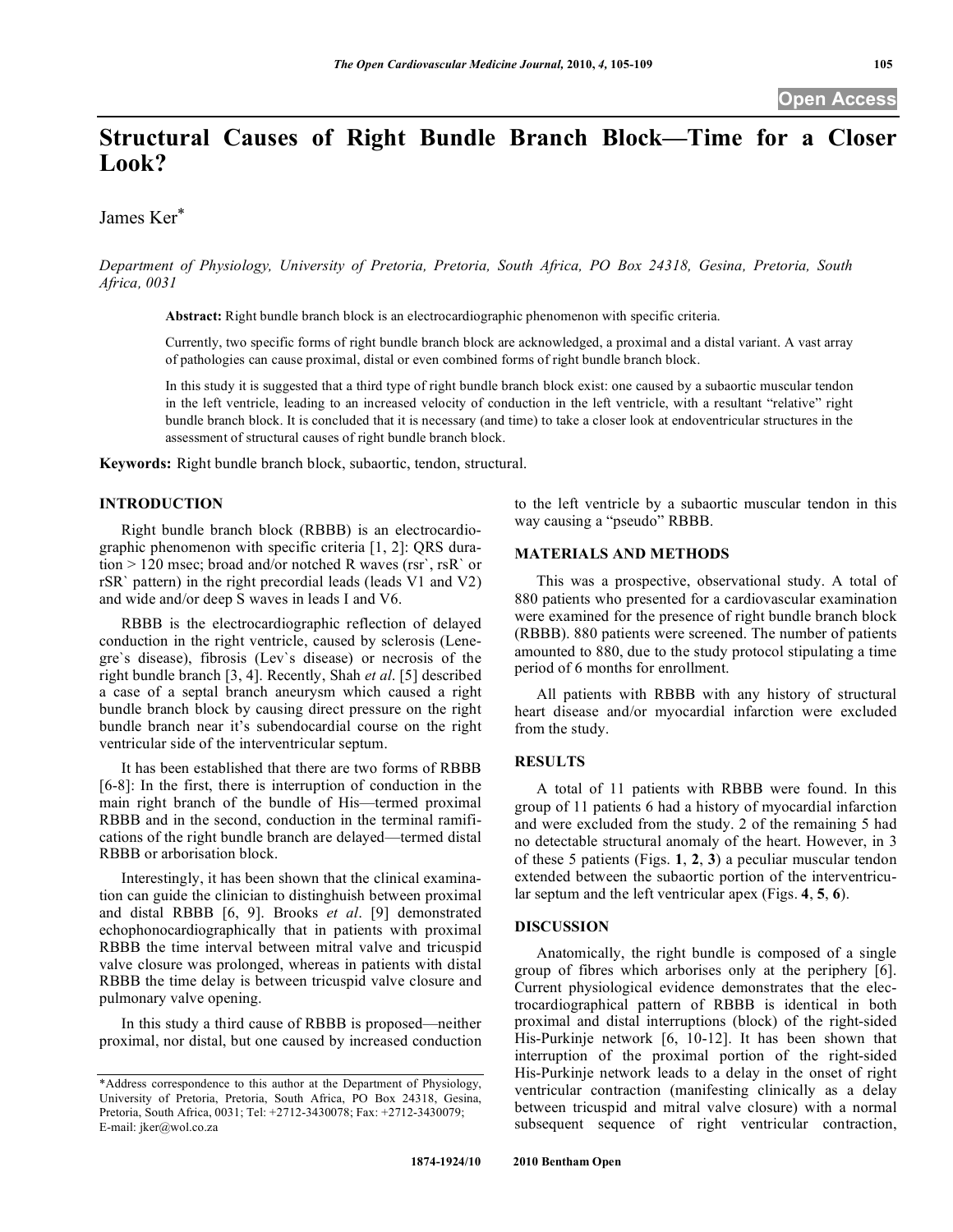

Fig. (1). The ECG clearly demonstrates a right bundle branch block.



**Fig. (2).** Right bundle branch block is present.

whereas a distal block (disease affecting the distal branches of the His-Purkinje network) will cause asynchronous contraction of the right ventricle, thus slowing the rate of rise of pressure in the right ventricle, without delaying its onset, manifesting as a delay in the opening of the pulmonary valve[6, 10-12].

Combined disease is also possible in the same patient, with generalized disease affecting the right-sided conduction system, causing both proximal and distal RBBB [6].

Prognostically, it has been shown that this distinction is important, as proximal block caused by a single, localized lesion has an excellent long-term prognosis, whereas distal block caused by diffuse disease may be a manifestation of a progressive process [6, 13].

In this study, it is proposed that there exists a third type of right bundle branch block—neither proximal, nor distal, but one caused by an increased velocity of conduction to the left ventricle, effected by a muscular subaortic tendon coursing between the sub-aortic portion of the interventricular septum and the apex of the left ventricle, in this way leading to a "relative" RBBB as conduction in the right ventricle lags behind the increased conduction in the left ventricle.

Physiologically, this third type of RBBB behaves as a proximal block, with a delay in right ventricular contraction, manifested by a delay between mitral and tricuspid valve closure. This is not the first electrocardiographic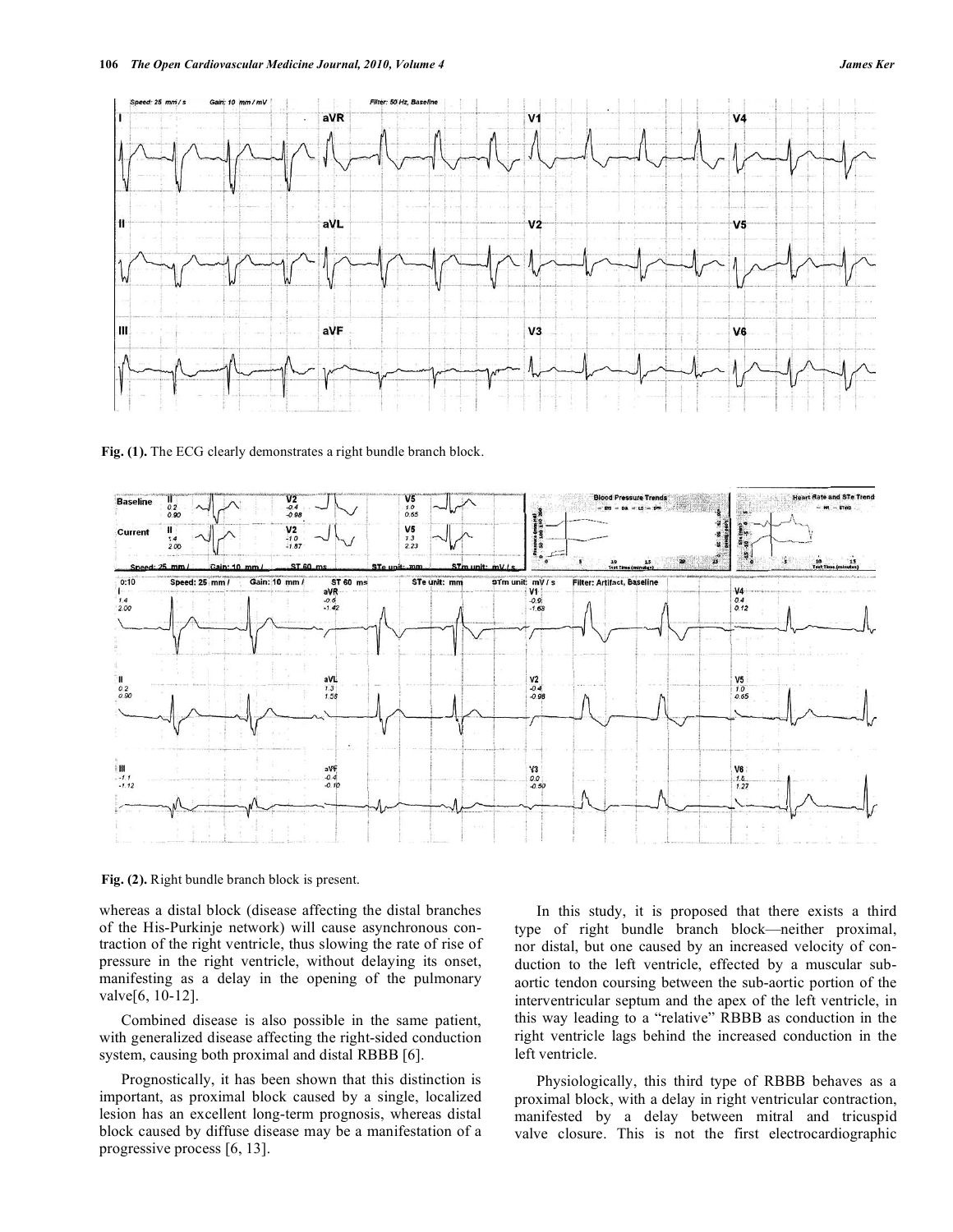

**Fig. (3).** Right bundle branch block is present.



**Fig. (4).** Parasternal long axis view from patient 1, demonstrating the muscular subaortic tendon, arising from the subaortic area and implanting in the apex of the left ventricle.

manifestation of muscular, sub-aortic tendons: Ker [14] demonstrated that such a tendon can be responsible for striking ST-segment elevation on the electrocardiogram.

The electrocardiographic feature shared by all three these cases is a broad and notched R wave in lead aVR (Figs. **1**, **2** and **3**). Furthermore, they also share a deep and notched S wave in leads I, II, aVL and V4, 5 and 6 with a broad R wave in lead V1.

The echocardiographic feature (Figs. **4**, **5** and **6**) is that of a thick and muscular band or tendon like structure extending from the subaortic area to the left ventricular apex. These muscular tendons are different from the widely known thin tendon like structures as they appear much thicker and they always extend from the subaortic region to the left ventricular apex. As stated before they have been shown to be a cause of ST segment elevation [14] and recently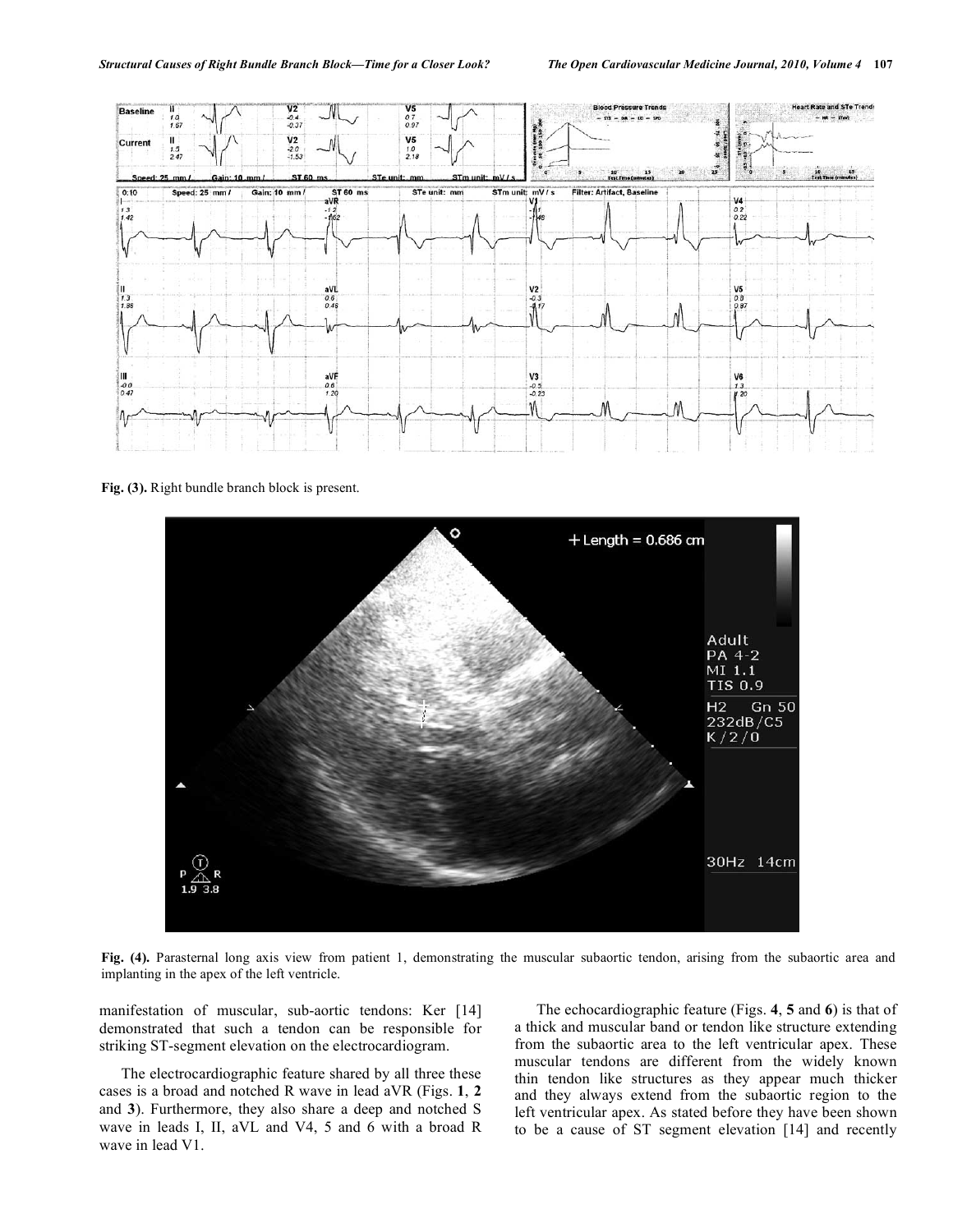

**Fig. (5).** Subaortic tendon in patient 2.



**Fig. (6).** Subaortic tendon in patient 3.

they have been shown to mimic hypertrophic cardiomyopathy [15].

Thus, in the assessment of structural causes for right bundle branch block it is suggested that it is time to take a closer look at endoventricular structures and specifically at muscular structures traversing the cavity of the left ventricle. Based on the demonstrated electrocardiograms it is

suggested that a broad and notched R wave in lead aVR in patients with RBBB may serve as an electrocardiographic clue for an underlying endoventricular cause of RBBB.

# **REFERENCES**

[1] Mirvis DM, Goldberger AL. Chapter 12: Electrocardiography. In: Braunwald`s Heart Disease. A Textbook of Cardiovascular Medicine. 8<sup>th</sup> ed, USA: Saunders Elsevier 2008.